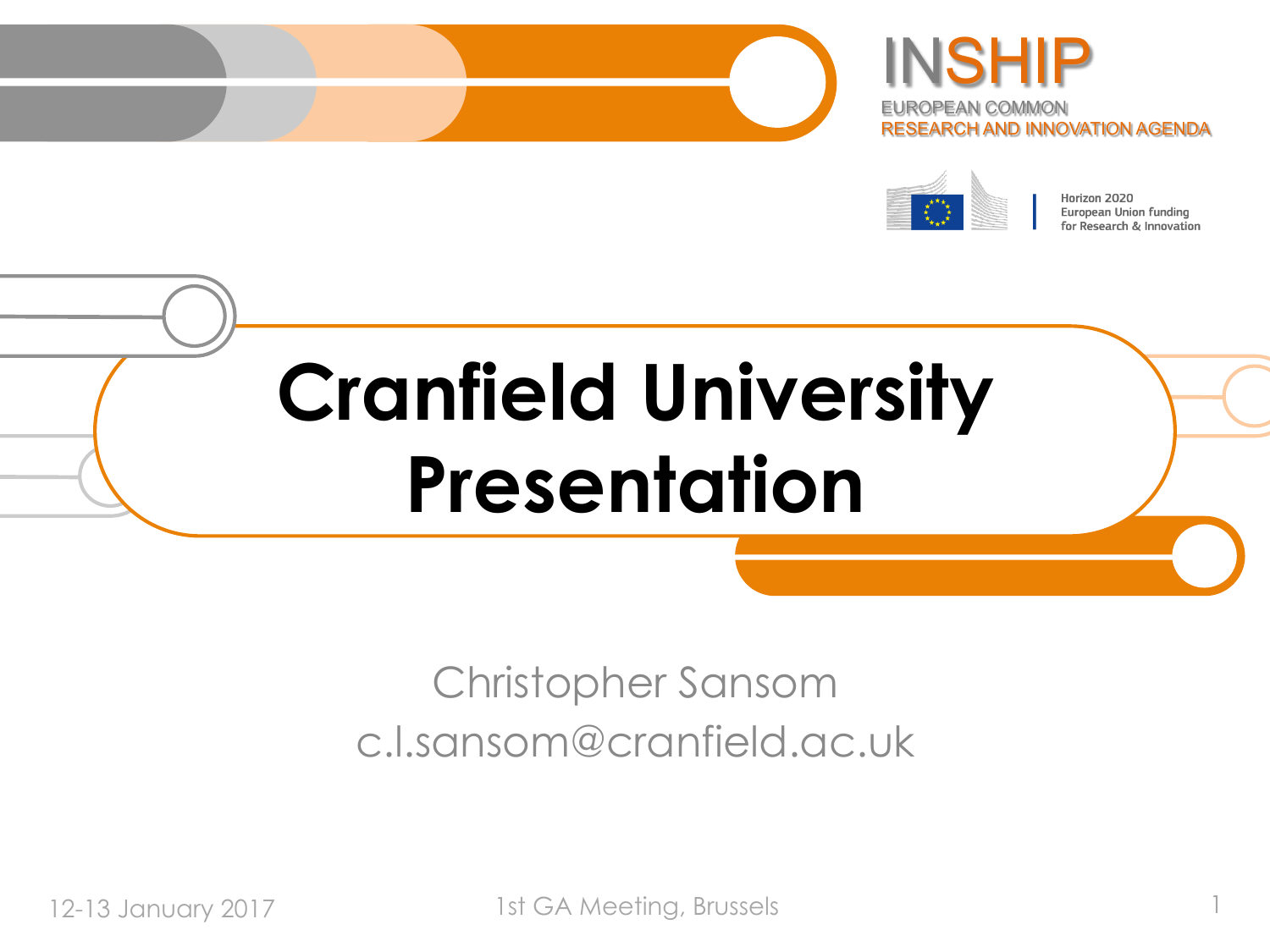| Institution            | <b>Cranfield University</b> |
|------------------------|-----------------------------|
| <b>Short name</b>      | Cranfield                   |
| Name of representative | Dr Chris Sansom             |
| <b>Contact details</b> | c.l.sansom@cranfield.ac.uk  |
|                        | +44 1234 752955             |

#### **Mission Statement:**

Cranfield University carries out research, development, design, and prototype manufacturing of components and sub-systems for small and medium scale concentrating solar industrial heat projects. Our partners and clients include UK, EU, and international organisations.







**Cranfield**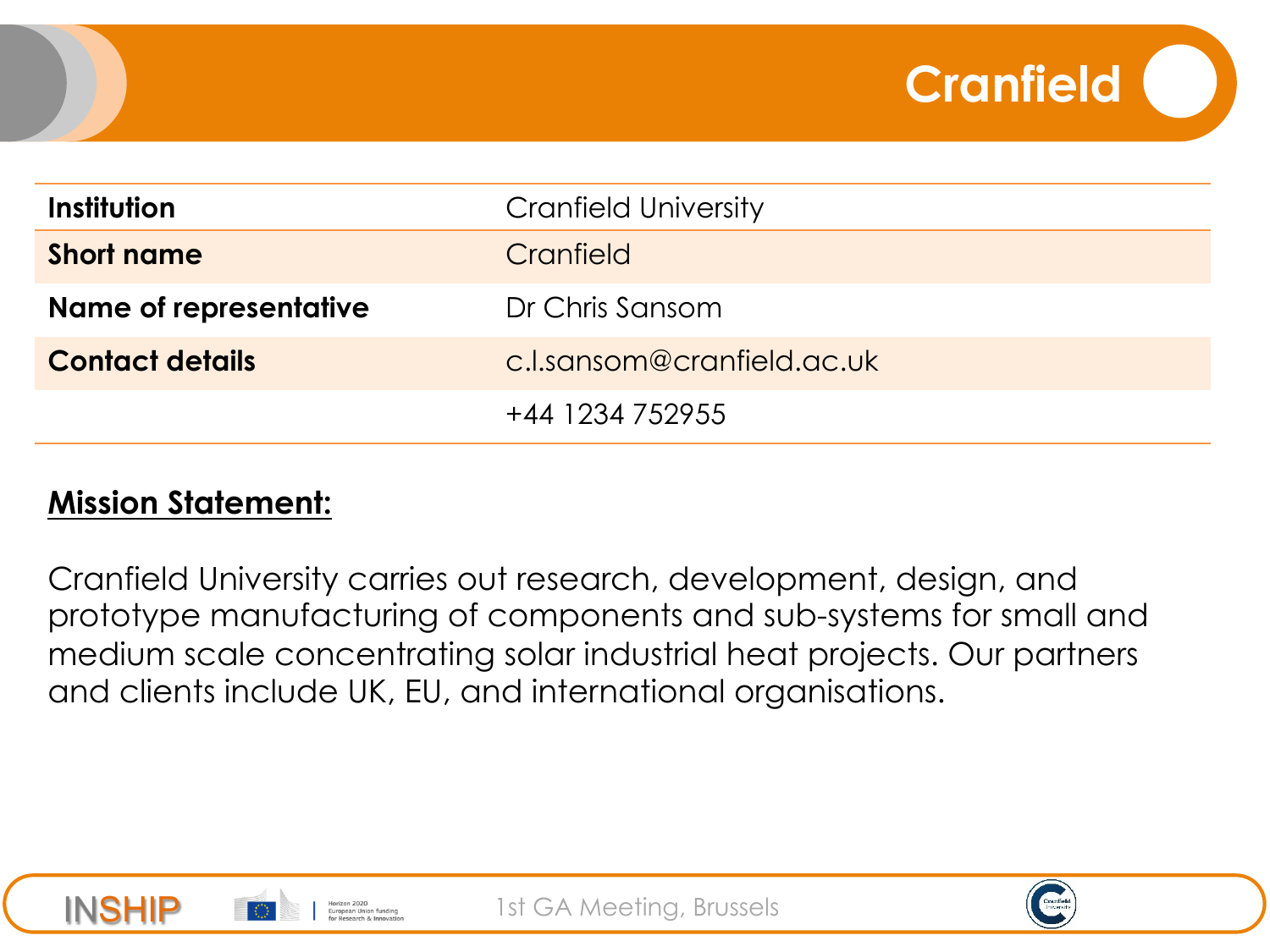## **Cranfield**

#### **SHIP Competences:**

- Small scale concentrating mirrors
- Collector characterisation
- Collector durability assessment
- Solar process heat
- Thermal storage

INSHIP

• System design and manufacture

Horizon 2020 European Union funding .<br>Research & Innovati

- Industrial scale processes
- Industrial scale facilities
- Education and training



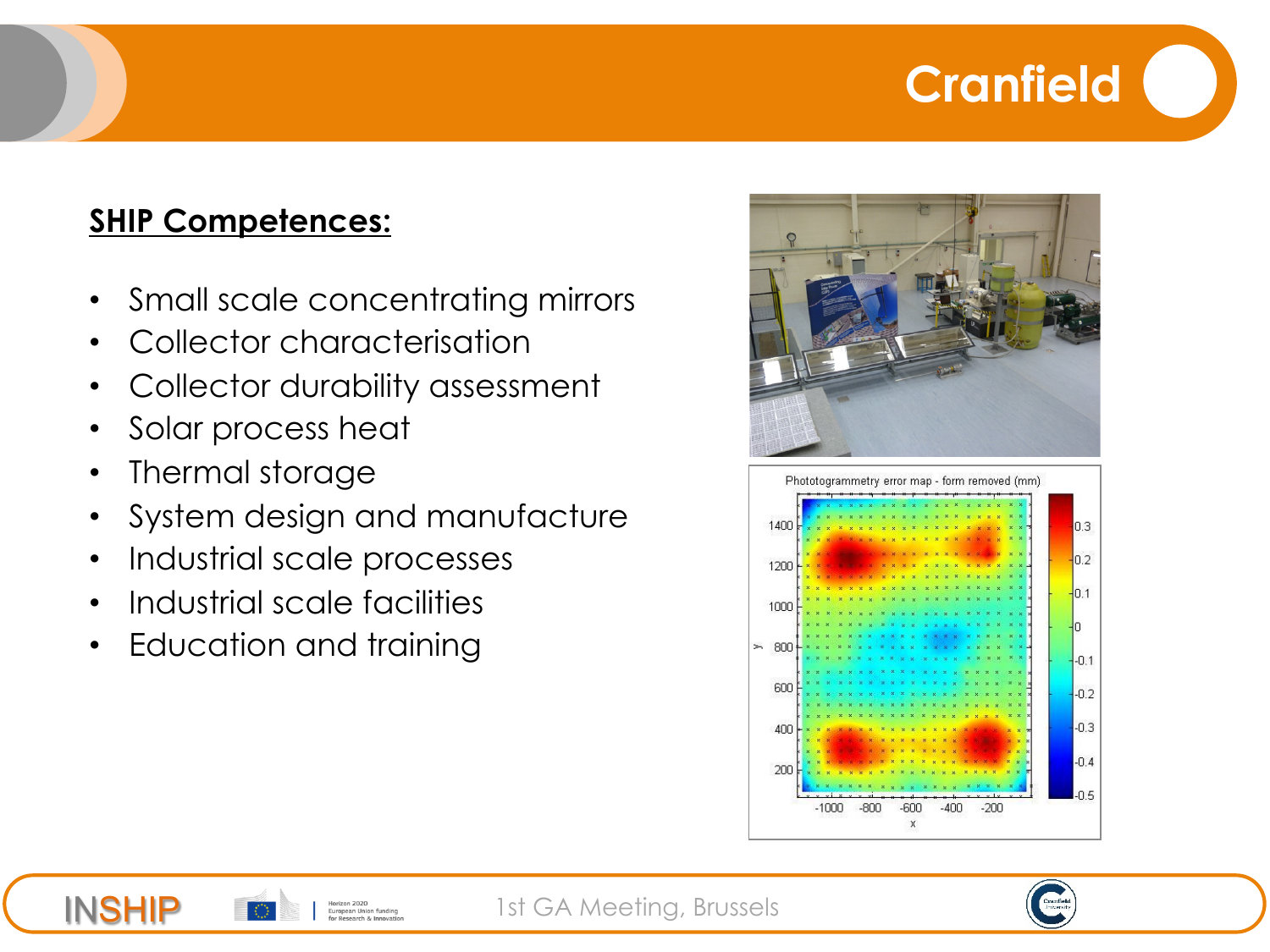





INSHIP

#### **SHIP Research Infrastructure:**

- Temperature controlled workshops
- Test and assessement laboratories
- Class 100 cleanroom modules
- Design and 3D protoype printing
- Large scale metrology
- Durability and ageing test labs
- Optical machining workshops
- Thermal power test facilities
- Thermal storage chambers
- Materials analysis techniques
- Manufacturing simulation
- Range of wind tunnels